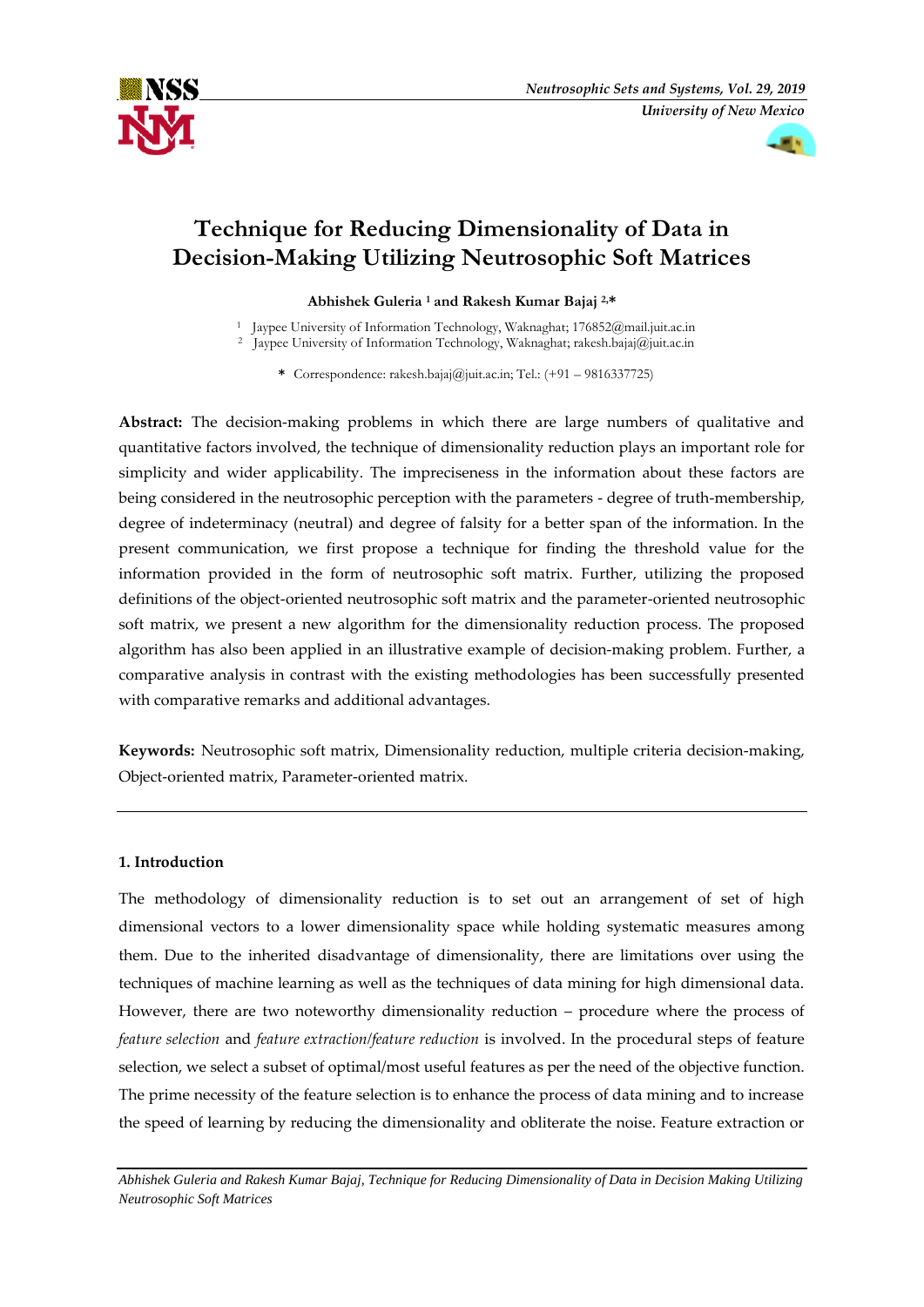Feature reduction is the task of mapping the large dimensional data to a smaller dimensional data. The major goals of the dimensionality reduction techniques are to enhance the ability to handle both irrelevant and redundant features, to enhance the cost efficiency in contrast with the existing subset evaluation methods etc. It may be noted that the higher the number of factors, the harder it will be to visualize and work on it.

In case of extreme data modality, dimensionality reduction becomes the center of curiosity to a significant point of study in various fields of application. In the field of soft sets, Chen at al. [1] presented a novel concept of parameterization reduction and compared with the reduction of attributes in rough set theory. There are sequential and simultaneous perspectives to consolidate the selection of samples and for reduction of dimensionality of data whose application structure has been given by Xu et al. [2]. This almost gives the best results while processing of the large-scale training data in comparison to the original data models. In addition to this, they also reached to the conclusion that the selection of samples and the reduction of the data dimensionality are mandatory and helpful for handling the modern large-scale databases. Su et al. [3] introduced a new approach called linear sequence discriminant analysis (LSDA) for reducing the dimensionality of the sequences and devised two new algorithms which differs in the extraction of the statistics. Perfilieva [3] introduced the technique of fuzzy transforms which are in agreement with the technique of dimensionality reduction, based on Laplacian eigenmaps along with an application of fuzzy transform to the mathematical finance.

Konate et al. [5] utilized the principal component analysis (PCA) and linear discriminant analysis (LDA) for the reduction of the dimensionality of the original log set of Chinese Continental Scientific Drilling Main Hole to a convenient size, and then feed these reduced-log set into the three classifiers, i.e., support vector machines, feed forward back propagation and radial basis function neural networks. Further, they also demonstrate and discussed the utilization of the combination of dimensionality reduction methods & classifiers and come up with the result that the reduced log set found from dimensionality reduction separate the metamorphic rocks types better or almost as well as the original log set. Sabitha et al. [6] utilized the three different dimensionality reduction techniques, i.e., principal component analysis, singular value decomposition & learning vector quantization. They applied these three techniques to solar irradiance data set which consists of temperature, solar irradiance, and humidity data and evaluated the efficiency and attain the best technique to be applicable for the data set. Chaterjee et al. [7] proposed a novel hybrid method surround factor relationship and multi-attributive border approximation area comparison (MABAC) methods for selection and evaluation of non-traditional machining processes. The technique condenses the problem of pair wise comparisons for estimating criteria weights in multi-criteria decision-making problem significantly.

Mukhametzyanov and Pamucar [8] presented a model to check the result consistency of MCDM methods and in the process of choosing the best one. Further, issue of sensitivity in the process of

*Abhishek Guleria and Rakesh Kumar Bajaj, Technique for Reducing Dimensionality of Data in Decision Making Utilizing Neutrosophic Soft Matrices*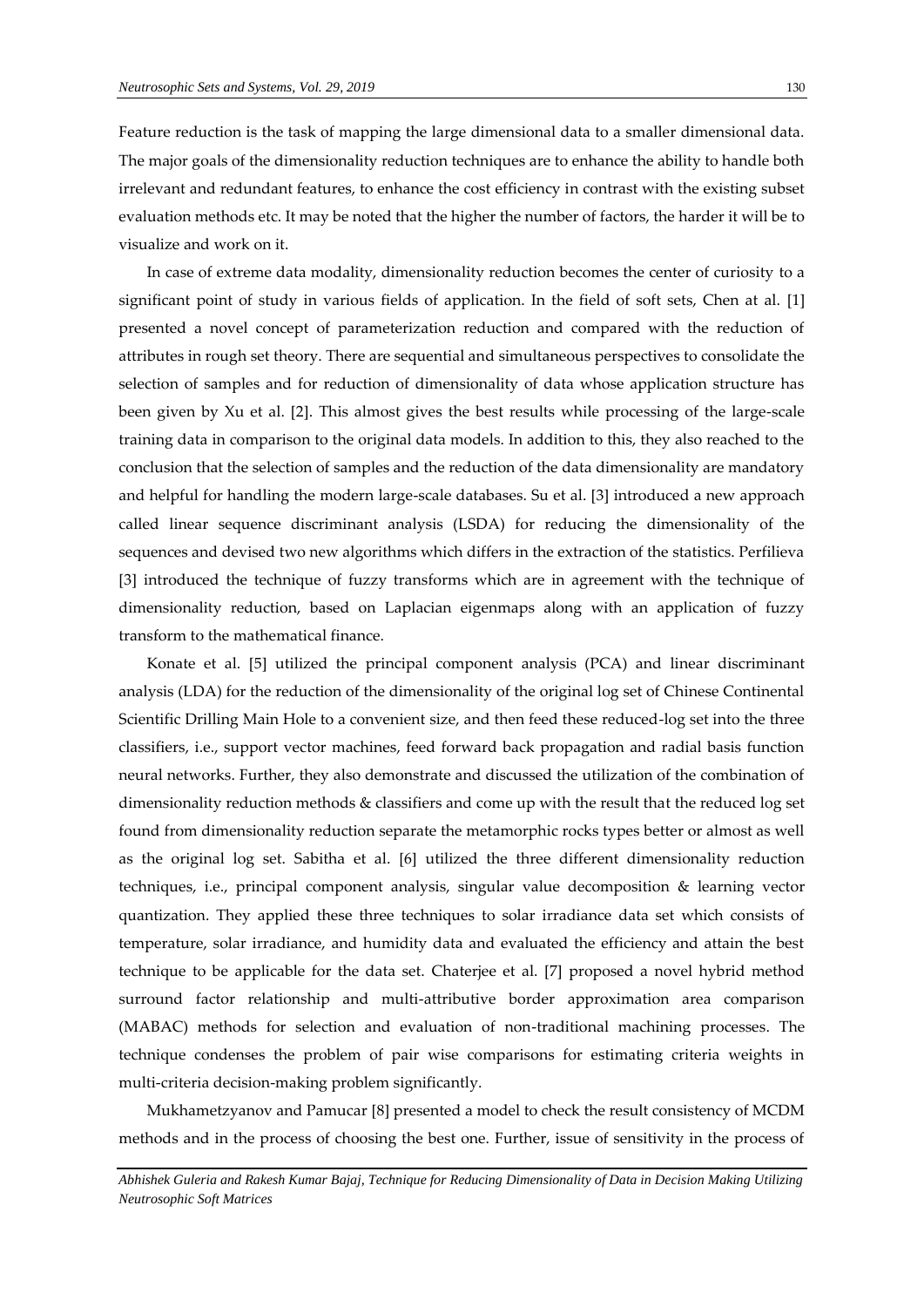decision-making using the different ranking algorithms, e.g., "*SAW, MOORA, VIKOR, COPRAS, CODAS, TOPSIS, D'IDEAL, MABAC, PROMETHEE-I,II, ORESTE-II*" have been analyzed by making necessary perturbations in the entries of the decision matrix within a permissible imprecision value.

In order to deal with the vagueness and impreciseness in various engineering applications, socio-economic problems and other decision-making problems, there are many theories available in literature which have their own limitations due to the involvement of the parameterization tools. Molodtsov [9] proposed a new kind of set, termed as soft set, which has the capability to overcome such limitations and put forward important deliberations based on this. Next, Maji et al. [10-12] extended the notion of soft set to fuzzy soft set & intuitionistic fuzzy soft set and proposed various standard binary operations over it with applications in decision-making. Kahraman et al. [13] studied the fuzzy multi-criteria decision-making literature in detail and presented a literature review on the MCDM techniques. Liu et al. [14] proposed a model for evaluation and selection of a transport service provider based on a single valued neutrosophic number (an extension of interval valued intuitionistic fuzzy number). It was a modified version of the DEMATEL method (Decision-making Trial and Evaluation Laboratory Method) for ranking alternative solutions. Kumar and Bajaj [15] introduced the concept of complex intuitionistic fuzzy soft set and proposed some important distance measures with applications.

Hooda and Hooda [16] used the entropy optimization principles for establishing some criteria for dimension reduction over multivariate data with no external variables. A new criterion for maximum entropy and its relation with other criteria have been established for the selection of principal variables. Maji et al. [17] first introduced the notion of neutrosophic soft set, operations for handling the imprecise & inconsistent information which was further redfined by Deli and Broumi [18] for a better understanding of the belief systems. Further, Peng et al. [19] extended the concept to the Pythagorean fuzzy soft set (PyFSS) with different binary operations and utilized them to solve decision-making problems. Cuong [20] extended the notion of intuitionistic fuzzy soft sets to picture fuzzy soft set. Recently, Guleria and Bajaj [21] successfully proposed the notion of *T*-spherical fuzzy soft set and studied some new aggregation operators along with some applications in the field of decision-making.

The concept of soft matrices was first introduced by Naim and Serdar [22] for representing the notion of soft set with its successful application in the decision-making problems. This matrix representation of soft set was further extended by Yong et al. [23] and Chetia et al. [24] by incorporating the fuzzy and intuitionistic fuzzy setup to deal the decision-making problems respectively. Also, Deli and Broumi [18] have proposed neutrosophic soft matrices and operators which are more functional to make theoretical studies and application in the neutrosophic soft set theory. Such matrices are helpful in representing a neutrosophic soft set in the memory of computers for a wider applicability. Hooda and Kumari [25] proposed a dimensionality reduction model for finding coherent and logical solution to various real-life problems containing uncertainty,

*Abhishek Guleria and Rakesh Kumar Bajaj, Technique for Reducing Dimensionality of Data in Decision Making Utilizing Neutrosophic Soft Matrices*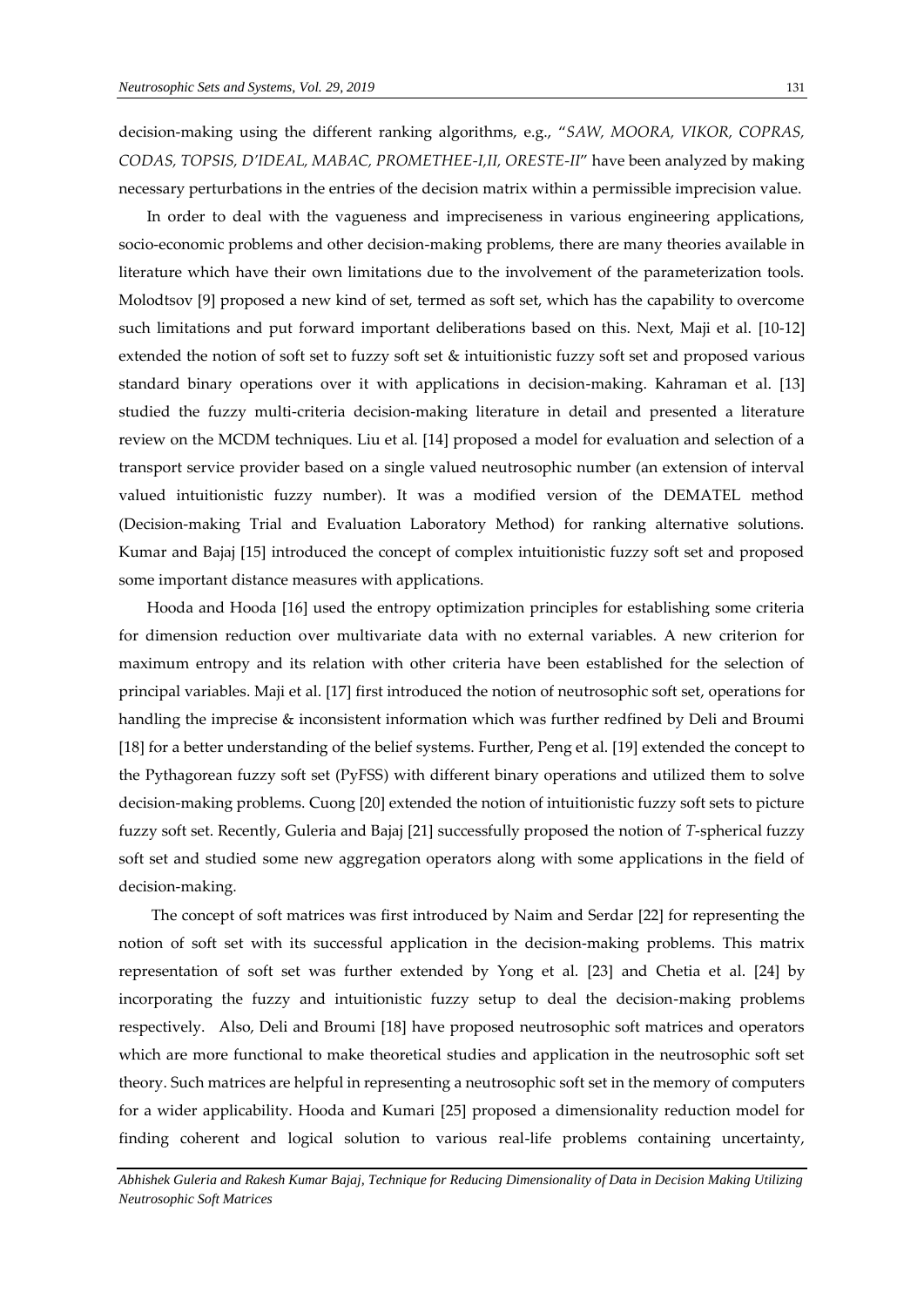impreciseness and vagueness by utilizing the fuzzy soft set. Recently, Guleria and Bajaj [26] studied the Pythagorean fuzzy soft matrices and its various types along with a new decision-making algorithm to deal the medical diagnosis problem and decision-making problem. In the field of neutrosophic set theory, the new trends have brought important field of research. Abdel-Basset et al. [27] developed a multi-criteria group decision-making method under neutrosophic environment based on analytic network process and VIKOR method to solve a supplier selection problem. Many researchers have worked on neutrosophic set theory and applied these notions in solving various multi-criteria decision-making problems, viz., selection processes [28-30], green supply chain management [31], IoT based problems [32,33].

In the literature available, the problem of dimensionality reduction has not been addressed using the notion of neutrosophic soft matrices yet. In the proposed research work, in order to handle the parameterization tool in a more elaborative way, we have proposed a new methodology to handle the dimensionality reduction of the data in a decision-making problem using the notion of neutrosophic sets in a well structure way and compared it with the existing methodologies & example.

The paper has been organized as follows. The basic notions related to the definitions and operations of neutrosophic soft sets and soft matrices have been presented in Section 2. The definitions of the object-oriented neutrosophic soft matrix, the parameter-oriented neutrosophic soft matrix and its threshold value have been proposed along with an algorithm for the dimensionality reduction in Section 3. In Section 4, an application by taking a decision-making problem into account has been dealt with the help of a numerical example using the proposed methodology. Some comparative remarks depicting the advantages and limitations have also been listed. Finally, the paper is concluded in Section 5 by stating the scope for the future work.

### **2. Basic Notions & Preliminaries**

*Neutrosophic Soft Matrices*

Some of the basic definitions and fundamental notions related to the neutrosophic soft set and matrix are briefly presented in this section which is easily available in literature. The geometrical extensions and generalizations of fuzzy set are being presented by Figure 1 below:



**Figure 1:** Geometrical Representation of Extensions and Generalizations of Fuzzy Set

*Abhishek Guleria and Rakesh Kumar Bajaj, Technique for Reducing Dimensionality of Data in Decision Making Utilizing*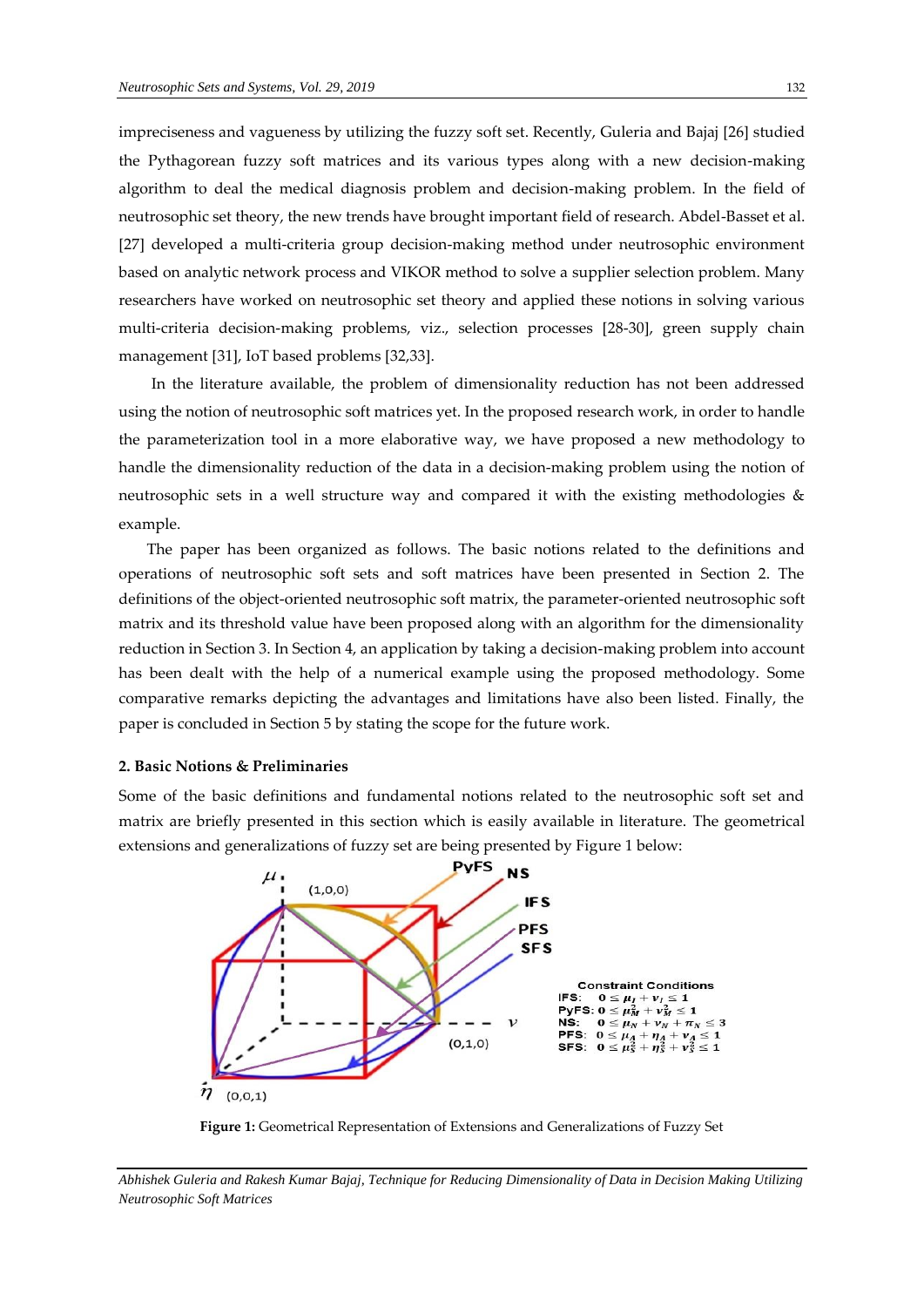In the above Figure 1, the different constraint conditions for the various generalized types of fuzzy sets for intuitionistic fuzzy set (IFS), Pythagorean fuzzy set (PyFS), neutrosophic set (NS), picture fuzzy set (PFS) and spherical fuzzy set (SFS) in terms of membership degree ( $\mu$ ), non-membership degree ( $\nu$ ), indeterminacy or hesitation ( $\eta$ ) have been presented. The constraints have been figured out geometrically as per the conditions.

There are different basic notions of matrices, e.g., fuzzy matrices, intuitionistic fuzzy matrices and neutrosophic matrices whose formal definitions are as follows:

# **Definition 1**

Let  $U = \{u_1, u_2, \ldots, u_m\}$  be the set of alternatives and  $V = \{v_1, v_2, \ldots, v_n\}$  be the set of attributes of every element of *U* .

- A *fuzzy matrix* [34] is defined by  $M = \{ (u_i, v_j), \mu_M(u_i, v_j) \}$  for all  $i = 1, 2, ..., m$  &  $j = 1, 2, ..., n$  where,  $\mu_M : U \times V \rightarrow [0, 1]$ .
- A *intuitionistic fuzzy matrix* [35] is defined by
- *M* = {( $u_i$ ,  $v_j$ ),  $\mu_M$  ( $u_i$ ,  $v_j$ ),  $v_M$  ( $u_i$ ,  $v_j$ )} for all  $i = 1, 2, ..., m$  &  $j = 1, 2, ..., n$ where,  $\mu_M : U \times V \to [0, 1]$  and  $\nu_M : U \times V \to [0, 1]$  satisfying the condition  $0 \leq \mu_{M}(u_{i}, v_{i}) + \nu_{M}(u_{i}, v_{i}) \leq 1.$
- $0 \le \mu_M(u_i, v_j) + \nu_M(u_i, v_j) \le 1.$ <br>
 A *neutrosophic fuzzy matrix* [36] is defined by  $M = \{[(a_{ij})]_{m \times n} | a_{ij} \in K(I)\}$  for all *i* = 1, 2,..., *m* & *j* = 1, 2,..., *n* where,  $K(I)$  is the neutrosophic field.

For detailed description, the cited references may be referred.

**Definition 2** [37] *A single valued neutrosophic set M in U (universal set) is defined by*  **Definition 2** [37] A single valued neutrosophic set M in U (universal set) is defity  $M = \{ \langle u, T_M(u), I_M(u), F_M(u) \rangle | u \in U \}$ ; with  $T_M : U \rightarrow [0, 1]$  ,  $I_M : U \rightarrow [0, 1]$ *and*   $F_{_M}$   $:$   $U$   $\rightarrow$   $[0, 1]$  *being the degree of truth membership, degree of indeterminacy and degree of falsity* membership respectively and satisfy the condition<br>  $0 \le T_M(u) + I_M(u) + F_M(u) \le 3; \ \ \forall \ u \in U.$ 

$$
0 \leq T_M(u) + I_M(u) + F_M(u) \leq 3; \ \forall u \in U.
$$

The sequential development of the notion of soft sets and soft matrices to the concept of Neutrosophic soft sets/matrices can be easily found with necessary illustrative examples in literature [9, 17, 18, 22, 23].

Suppose  $U = {u_1, u_2, u_3, ..., u_n}$  is the universe of discourse and let the collection of parameters  ${P} = \{ p_1, p_2, p_3, \dots, p_n \}$  be under consideration.

- The pair  $(F, P)$  is defined to be a *soft set* over  $U \Leftrightarrow F : P \to \wp(U)$ , where  $\wp(U)$  is the power set of *U* .
- Let  $FS(U)$  represents the collection of all fuzzy sets of  $U$ . A pair  $(F, P)$  is defined as a fuzzy *soft set* over  $FS(U)$ , where *F* is a function  $F : P \to \wp(FS(U))$ .
- The pair  $(F, P)$  is termed as the *neutrosophic soft set* over U if  $F: P \to NS(U)$  and The pair  $(F, P)$  is termed as the *neutrosophic soft set* over U if  $F : P \to NS(U)$  and can be defined by  $(F, P) = \{(p, F(p)) : p \in P, F(p) \in NS(U)\}$ , where  $NS(U)$  is the collection of all neutrosophic sets of *U* .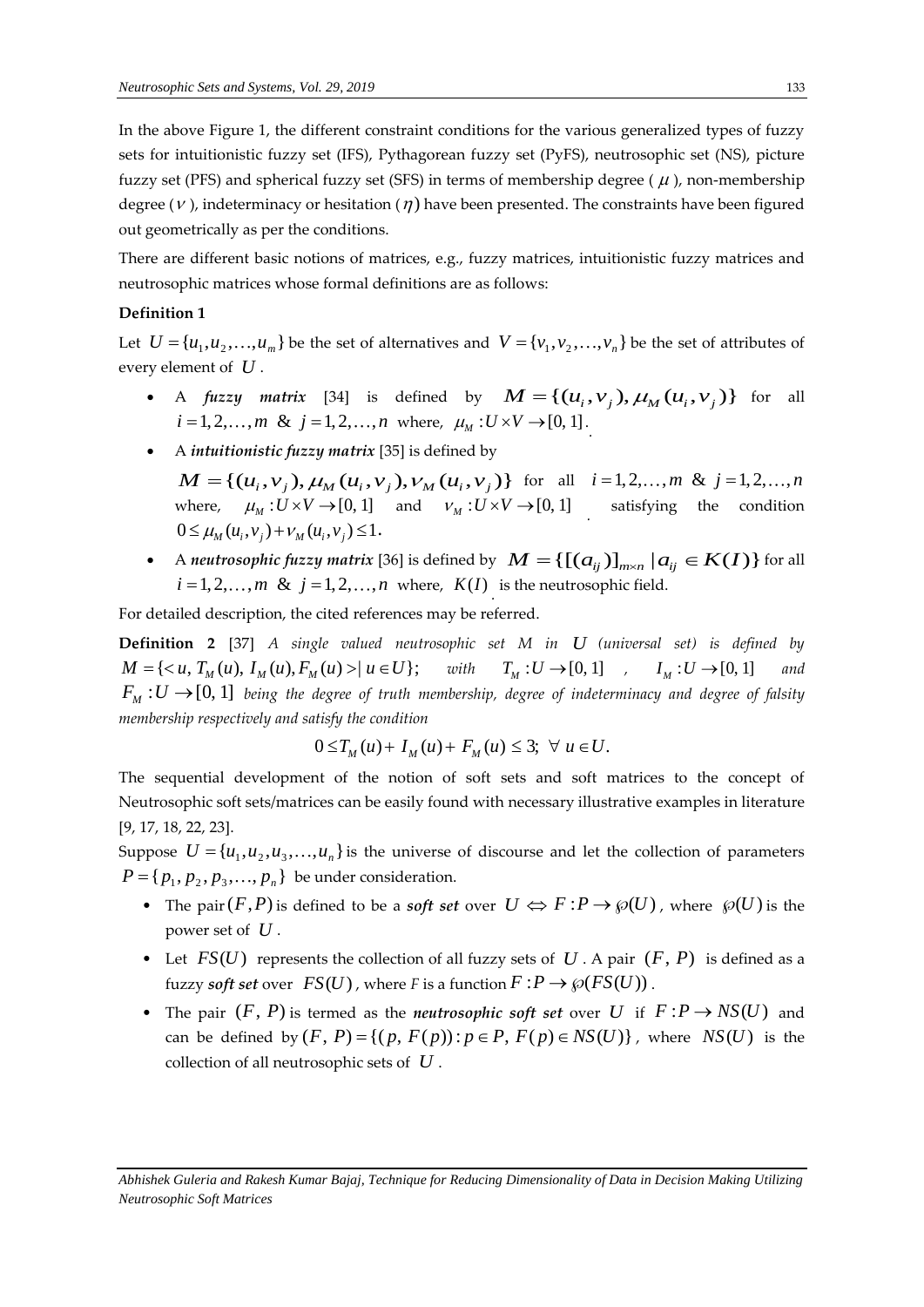• Suppose  $(F, P)$  be a soft set on  $U$ . Then the set  $U \times P$  is represented by  $R = \{(u, p), p \in P, u \in F(p)\}\$ .The characterizing function of R is  $\chi_R$  :  $U \times P \rightarrow [0, 1]$  defined as

$$
\chi_R(u, p) = \begin{cases} 1 & \text{if } (u, p) \in R; \\ 0 & \text{if } (u, p) \notin R. \end{cases}
$$

If  $a_{ij} = \chi_R(u_i, p_j)$  , then a matrix  $[a_{ij}] = [\chi_R(u_i, p_j)]$  is defined as *soft matrix* of the soft set  $(F, P)$  on  $U$  of size  $m \times n$ .

•If  $(F, P)$  be a neutrosophic soft set on  $U$ , then the set  $U \times P$  is represented by

$$
R = \{(u, p), p \in P, u \in F(p)\}.
$$

The set R may defined by its characterizing functions- truth function, indeterminacy and

falsity function given by  $T_R: U \times P \to [0, 1]$ ,  $I_R: U \times P \to [0, 1]$  and  $F_R: U \times P \to [0, 1]$ respectively. respectively.<br>If  $(T_{ij}, I_{ij}, F_{ij}) = (T_R(u_i, p_j), I_R(u_i, p_j), F_R(u_i, p_j))$ , where  $T_R(u_i, p_j)$  represents the

belongingness of  $u_i$ ,  $I_R(u_i, p_j)$  represents the indeterminacy of  $u_i$  and  $F_R(u_i, p_j)$  represents the non-belongingness of  $u_i$  in the neutrosophic set  $F(p_j)$ ongingness of  $u_i$  in the neutrosophic set  $F(p_j)$ <br>soft matrix of order  $m \times n$  over U, is given by<br> $\begin{bmatrix} (T_{11}, I_{11}, F_{11}) & (T_{12}, I_{12}, F_{12}) & \cdots & (T_{1n}, I_{1n}, F_{1n}) \ (T_{11}, T_{11}, F_{11}) & (T_{12}, T_{12}, F_{12}) & \cdots & (T_{1n}, T_{1n}, F_{1n}) \end{bmatrix}$ 

$$
F_R(u_i, p_j)
$$
 represents the non-belongingness of  $u_i$  in the neutrosophic set  $F(p_j)$   
respectively, then the **neutrosophic soft matrix** of order  $m \times n$  over  $U$ , is given by  

$$
[m_{ij}]_{m \times n} = \begin{bmatrix} (T_{ij}^M, I_{ij}^M, F_{ij}^M) \end{bmatrix}_{m \times n} = \begin{bmatrix} (T_{11}, I_{11}, F_{11}) & (T_{12}, I_{12}, F_{12}) & \cdots & (T_{1n}, I_{1n}, F_{1n}) \\ (T_{21}, I_{21}, F_{21}) & (T_{22}, I_{22}, F_{22}) & \cdots & (T_{2n}, I_{2n}, F_{2n}) \\ \vdots & \vdots & \vdots & \vdots \\ (T_{m1}, I_{m1}, F_{m1}) & (T_{m2}, I_{m2}, F_{m2}) & \cdots & (T_{mn}, I_{mn}, F_{mn}) \end{bmatrix}.
$$

In order to have a better understanding for constructing a neutrosophic soft matrix, let us In order to have a better understanding for constructing a neutrosophic soft matrix,<br>consider  $U = {u_1, u_2, u_3}$  as a universal set and  $P = {p_1, p_2, p_3}$  as a set of parameters and<br> $F(p_1) = {(u_1, 0.4, 0.5, 0.4), (u_2, 0.5, 0.5$ 

$$
F(p_1) = \{(u_1, 0.4, 0.5, 0.4), (u_2, 0.5, 0.5, 0.3), (u_3, 0.9, 0.6, 0.2)\},\
$$
  

$$
F(p_2) = \{(u_1, 0.2, 0.6, 0.5), (u_2, 0.5, 0.6, 0.3), (u_3, 0.5, 0.4, 0.2)\},\
$$
  

$$
F(p_3) = \{(u_1, 0.9, 0.6, 0.2), (u_2, 0.5, 0.4, 0.2), (u_3, 0.5, 0.4, 0.3)\},\
$$

then  $(F, P)$  represents the family of  $F(p_1)$ ,  $F(p_2)$ ,  $F(p_3)$  on  $U$  after parameterization.<br>
Hence, the neutrosophic soft matrix  $[M(F, P)]$  may be given by<br>  $\begin{bmatrix} (0.4, 0.5, 0.4) & (0.2, 0.6, 0.5) & (0.5, 0.3, 0.2) \\ (0.5, 0.5,$ 

Hence, the neutrosophic soft matrix 
$$
[M(F, P)]
$$
 may be given by  
\n
$$
[m_{ij}]_{m \times n} = \left[ (T_{ij}^{M}, I_{ij}^{M}, F_{ij}^{M}) \right]_{3 \times 3} = \left[ (0.5, 0.5, 0.4) \quad (0.2, 0.6, 0.5) \quad (0.5, 0.3, 0.2) \right]
$$
\n
$$
[m_{ij}]_{m \times n} = \left[ (T_{ij}^{M}, I_{ij}^{M}, F_{ij}^{M}) \right]_{3 \times 3} = \left[ (0.5, 0.5, 0.3) \quad (0.5, 0.6, 0.3) \quad (0.5, 0.6, 0.6) \right].
$$
\n(0.9, 0.6, 0.2) (0.5, 0.4, 0.2) (0.5, 0.4, 0.3)

Throughout this paper, we take  $\left| {\rm \textit{NSM}}_{_{\rm \textit{max}}}\right|$  to represent the collection of all the neutrosophic soft matrices of order  $m \times n$ .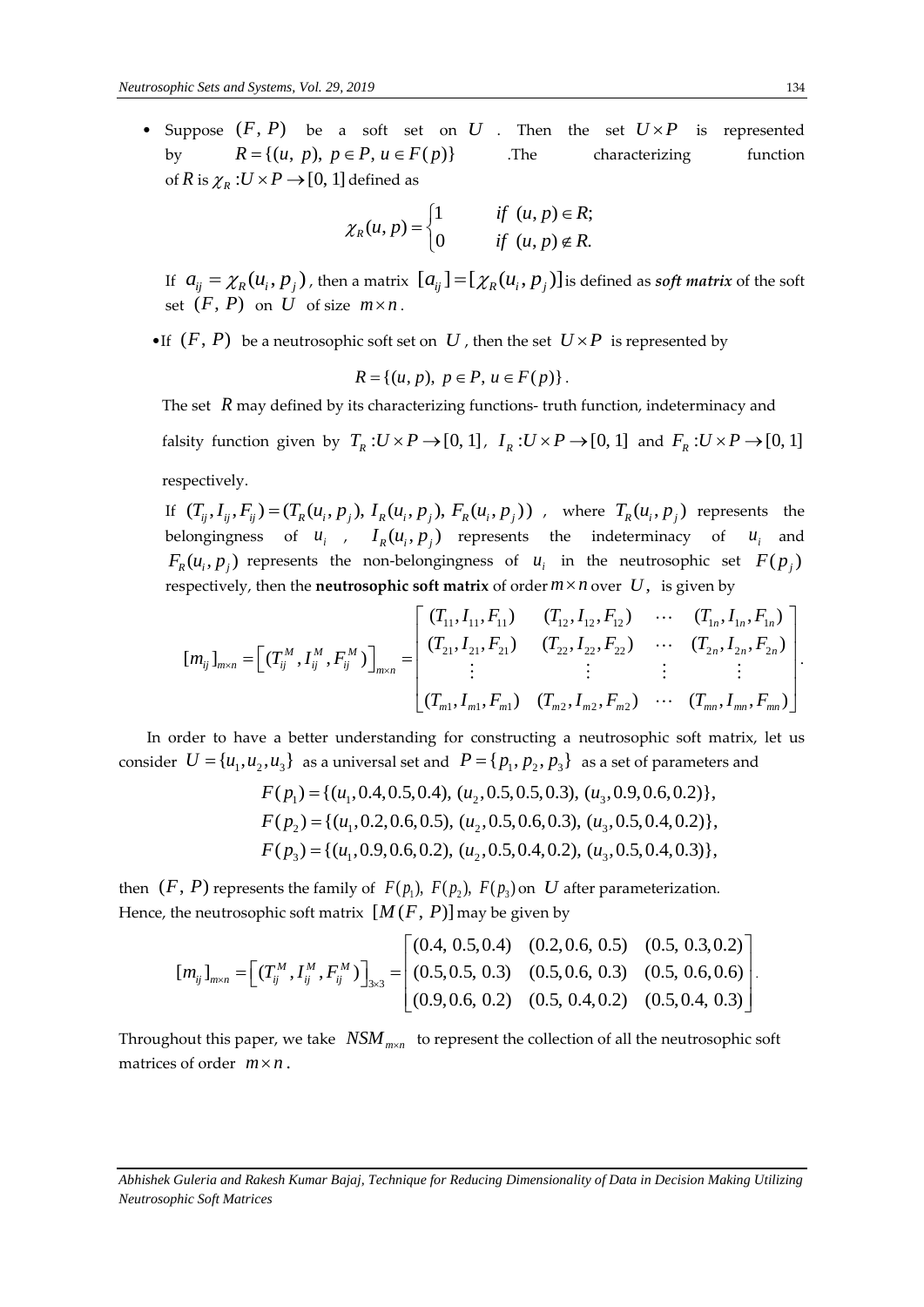#### *Operations over Neutrosophic Soft Matrices:*

Different types of binary operations for two Neutrosophic soft matrices  $M = \left[\left(T_{ij}^M\,,\,I_{ij}^M\,,F_{ij}^M\,\right)\right]$ 

and  $N = \left[ \left( T_{ij}^N, I_{ij}^N, F_{ij}^N \right) \right] \in NSM_{m \times n}$ are as follows [18]:

- $M^c = \left[ \left( F_{ij}^M , 1 I_{ij}^M , T_{ij}^M \right) \right] \quad \forall i \& j.$
- $M^{c} = \left[ \left( F_{ij}^{M}, 1 I_{ij}^{M}, T_{ij}^{M} \right) \right] \quad \forall i \& j.$ <br>
  $M \cup N = \left[ \max \left( T_{ij}^{M}, T_{ij}^{N} \right), \min \left( I_{ij}^{M}, I_{ij}^{N} \right), \min \left( F_{ij}^{M}, F_{ij}^{N} \right) \right] \quad \forall i \& j.$ •  $M \cup N = \left[ \max\left( T_{ij}^M, T_{ij}^N\right), \min\left( I_{ij}^M, I_{ij}^N\right), \min\left( F_{ij}^M, F_{ij}^N\right) \right] \ \forall i \ \& \ j.$ <br>•  $M \cap N = \left[ \min\left( T_{ij}^M, T_{ij}^N\right), \max\left( I_{ij}^M, I_{ij}^N\right), \max\left( F_{ij}^M, F_{ij}^N\right) \right] \ \forall i \ \& \ j.$

• 
$$
M \cap N = \left[\min\left(T_{ij}^M, T_{ij}^N\right), \max\left(I_{ij}^M, I_{ij}^N\right), \max\left(F_{ij}^M, F_{ij}^N\right)\right] \quad \forall \ i \ \& \ j
$$

#### **3. Algorithm for Dimensionality Reduction**

In this section, we first propose two types of matrices - *object-oriented neutrosophic soft matrix* and *parameter-oriented neutrosophic soft matrix*, and then by proposing a new definition for the threshold value we provide a new algorithm for the dimensionality reduction. In general, let  $U = \{u_1, u_2, ..., u_m\}$  be the universe of discourse and  $P = \{p_1, p_2, p_3, ..., p_n\}$  be the set of

**Definition 3** *The object-oriented neutrosophic soft matrix with respect to the parameter is defined as:* 

$$
U = \{u_1, u_2, ..., u_m\}
$$
 be the universe of discourse and  $P = \{p_1, p_2, p_3, ..., p_n\}$  be the se  
parameters. Consider *M* to be the neutrosophic soft matrix of the neutrosophic soft set  $(F, P)$ .  
**Definition 3** *The object-oriented neutrosophic soft matrix with respect to the parameter is defined as:*  

$$
O_i = \left[\sum_j \frac{T_{ij}}{|P|}, \sum_j \frac{I_{ij}}{|P|}, \sum_j \frac{F_{ij}}{|P|}\right], i = 1, 2, ..., m \& j = 1, 2, ..., n; \quad (3.1)
$$

 $where  $| \cdot |$  denotes the cardinality of the set.$ 

**Definition 4** *The parameter-oriented neutrosophic soft matrix with respect to the object is defined as:* 

$$
P_j = \left[ \sum_i \frac{T_{ij}}{|U|}, \sum_i \frac{I_{ij}}{|U|}, \sum_i \frac{F_{ij}}{|U|} \right], \quad i = 1, 2, ..., m \& j = 1, 2, ..., n; \tag{3.2}
$$

where  $|\cdot|$  denotes the cardinality of the set.

**Definition 5** If  $M = [(T_{ij}^M, I_{ij}^M, F_{ij}^M)] \in NSM_{m \times n}$ , then the respective score matrix of neutrosophic soft<br>matrix M is<br> $S(M) = [s_{ij}] = [(T_{ij} - I_{ij}F_{ij})]$ ;  $\forall i \& j.$  (3.3) *matrix M is* 

$$
S(M) = \left[s_{ij}\right] = \left[\left(T_{ij} - I_{ij}F_{ij}\right)\right]; \forall i \& j. \tag{3.3}
$$

**Definition 6** *The threshold value of neutrosophic soft matrix is defined as*

$$
S(T) = T_{ij}^M - I_{ij}^M F_{ij}^M
$$
, where

**efinition 6** The threshold value of neutrosophic soft matrix is defined as  
\n
$$
S(T) = T_{ij}^{M} - I_{ij}^{M} F_{ij}^{M}, \text{ where}
$$
\n
$$
T = (T_{T}, I_{T}, F_{T}) = \left[ \sum_{i,j} \frac{T_{ij}}{|U \times P|}, \sum_{i,j} \frac{I_{ij}}{|U \times P|}, \sum_{i,j} \frac{F_{ij}}{|U \times P|} \right]; \quad i = 1, 2, ..., m \& j = 1, 2, ..., n. \quad (3.4)
$$

where  $|\cdot|$  denotes the cardinality of the set.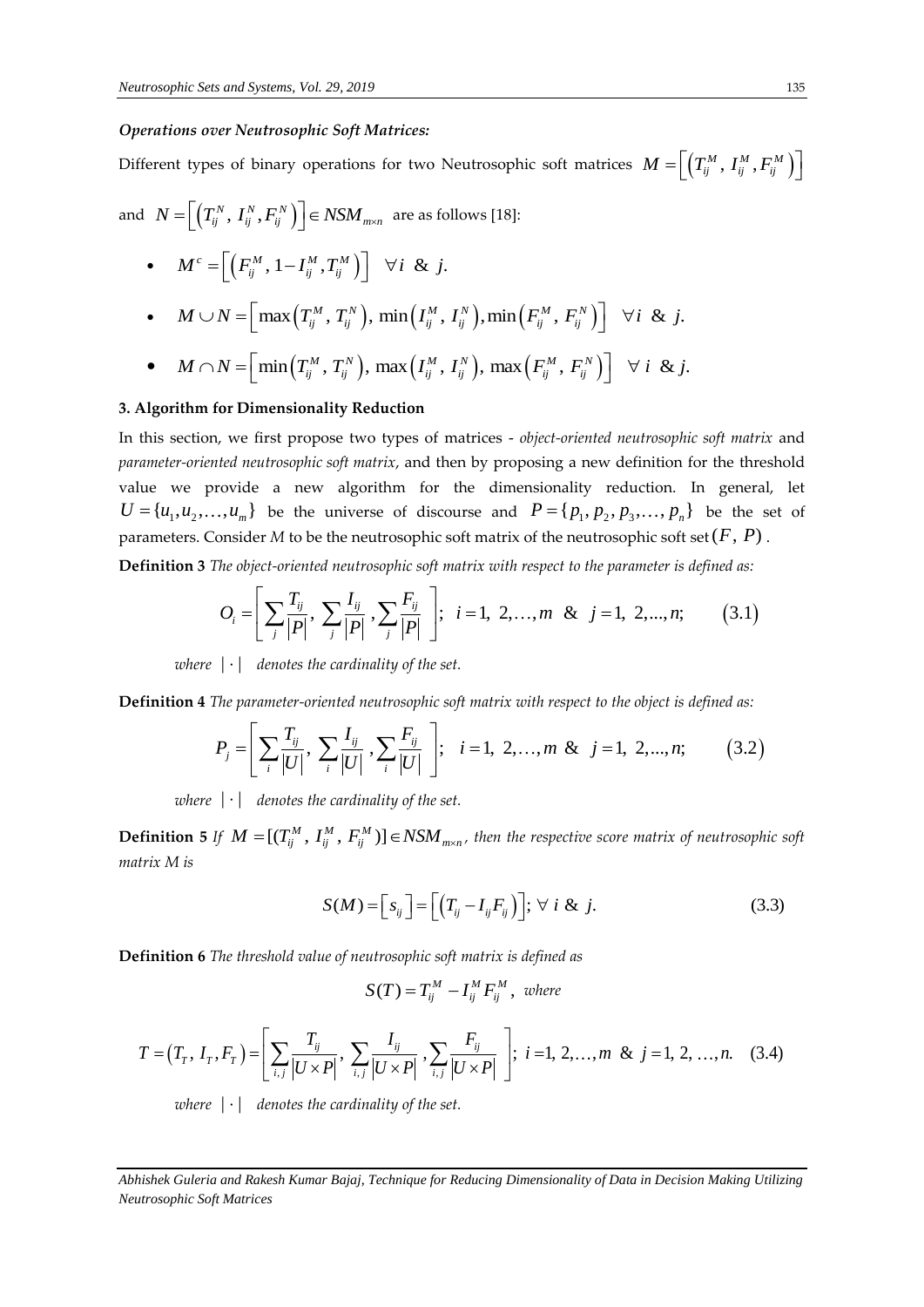#### *Procedural steps of the proposed algorithm:*

The methodology of the proposed algorithm for dimensionality reduction is given by:

- **Step 1.** We first construct the neutrosophic soft matrix as outlined in the beginning of the section.
- Step 2. Find the object-oriented matrix for the object  $O_i$  and the parameter-oriented matrix for the parameters  $P_j$ . Next, compute their score matrix using equation (3.1).
- **Step 3.** Find the threshold element and threshold value of the neutrosophic soft matrix as proposed in equation (3.2).
- Step 4. Remove those objects for which  $S(O_i) < S(T)$ and those parameters for which  $S(P_j) > S(T)$ .
- **Step 5.** The new neutrosophic soft matrix is the desired dimensionality reduced matrix.

Based on the neutrosophic soft matrix, the *object-oriented neutrosophic soft matrix*, the *parameter-oriented neutrosophic soft matrix* and the score matrix, the proposed algorithm for dimensionality reduction may be represented with the help of the following flow chart (Figure 2):



**Figure 2:** Algorithm for Dimensionality Reduction Using Neutrosophic Soft Matrix

# **4. Application of Dimensionality Reduction in Decision-Making**

We consider an illustrative numerical example in this section for showing the step by step implementation of the proposed algorithm.

**Example:** Consider there are 5 suppliers (say)  $U = {u_1, u_2, u_3, u_4, u_5}$  whose proficiencies are being evaluated on the criteria given by  $P = \{p_1, p_2, p_3\}$ , where  $p_1$ : level of technology innovation",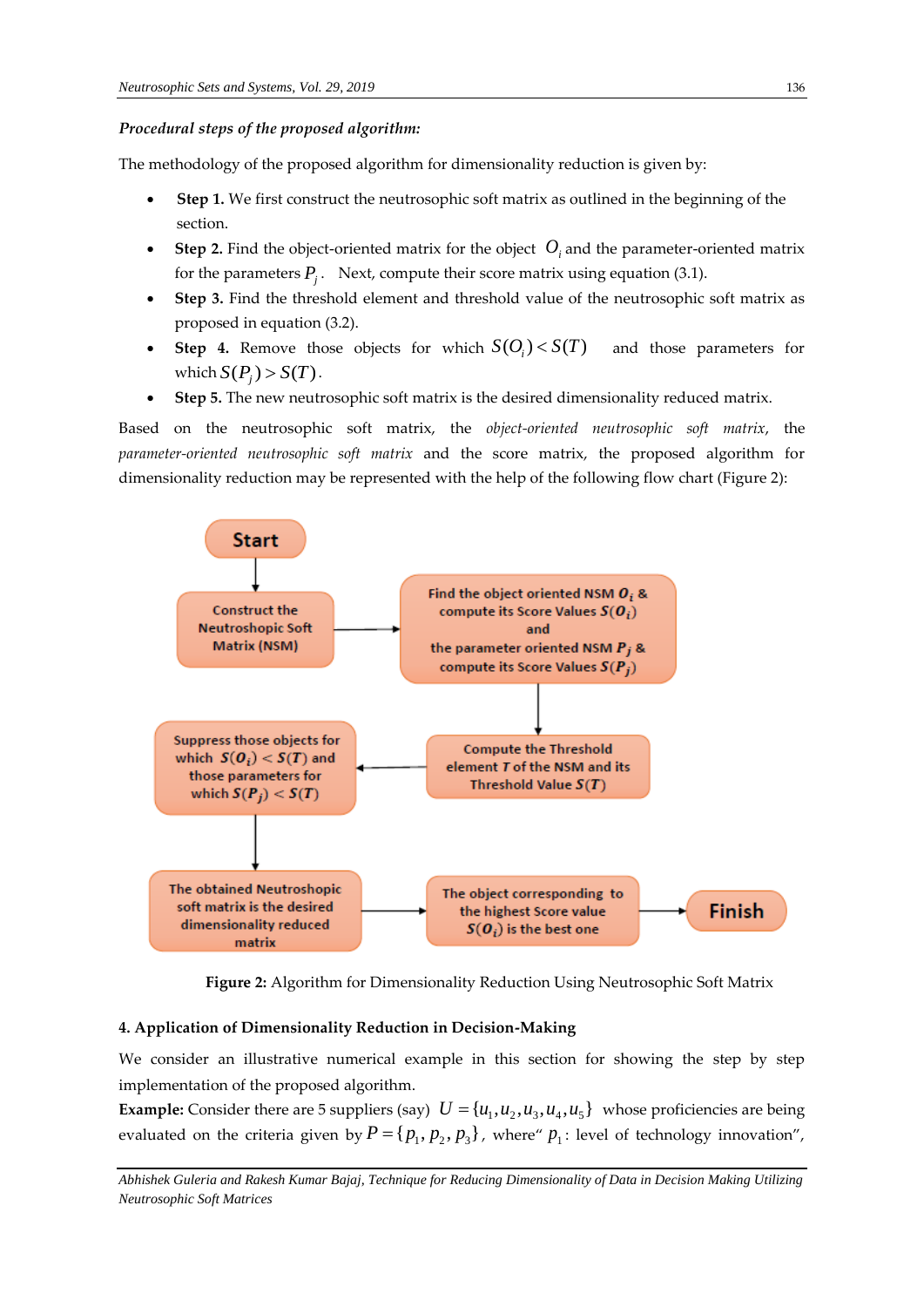"  $p_2$ : ability of management", "  $p_3$ : level of services". The available data in the form of a neutrosophic soft set is shown below: Veutrosophic Sets and Systems, Vol. 29, 2019<br>
" $p_2$ : ability of management", " $p_3$ : level of services". The available data in the form of a<br>
neutrosophic soft set is shown below:<br>  $(F, P) = \{ \{ F(p_1) = (u_1, 0.5, 0.6, 0.4), (u_$ 

 $(F, P) = \{ \{F(p_1) = (u_1, 0.5, 0.6, 0.4), (u_2, 0.9, 0.4, 0.1), (u_3, 0.6, 0.4, 0.2), (u_4, 0.6, 0.4, 0.2), (u_5, 0.4, 0.5, 0.3) \}$ "  $p_2$ : ability of management", "  $p_3$ : level of services". The available data in the form of a<br>neutrosophic soft set is shown below:<br> $(F, P) = \{ \{ F(p_1) = (u_1, 0.5, 0.6, 0.4), (u_2, 0.9, 0.4, 0.1), (u_3, 0.6, 0.4, 0.2), (u_4, 0.6$  $\{F(p_3) = (u_1, 0.5, 0.6, 0.2), (u_2, 0.4, 0.8, 0.3), (u_3, 0.7, 0.6, 0.2), (u_4, 0.6, 0.4, 0.4), (u_5, 0.5, 0.5, 0.1)\}\}$ meutrosoph<br>  $(F, P) = \{ \}$ <br>  $\{ F(p_2) = (\}$ <br>  $\{ F(p_3) = (\}$ *P*<sub>2</sub>: ability of management", " *P*<sub>3</sub>: level of services". The available data in eutrosophic soft set is shown below:<br> *F*, *P*) = {{ $F(p_1) = (u_1, 0.5, 0.6, 0.4), (u_2, 0.9, 0.4, 0.1), (u_3, 0.6, 0.4, 0.2), (u_4, 0.6, 0.4, 0.$ *eutrosophic*<br> *F*, *P*) = { { *I*<br> *F*( $p_2$ ) = (*u*<br> *F*( $p_3$ ) = (*u* = phic soft set is shown below:<br>
= {{ $F(p_1) = (u_1, 0.5, 0.6, 0.4), (u_2, 0.9, 0.4, 0.1), (u_3, 0.6, 0.4, 0.2), (u_4, 0.6, 0.4, 0.2), (u_5, 0.4, 0.4)$ <br>
= ( $u_1$ , 0.6, 0.7, 0.2), ( $u_2$ , 0.5, 0.7, 0.1), ( $u_3$ , 0.5, 0.4, 0.4), ( $u_4$ ,

**Step 1.** First we construct the respective neutrosophic soft matrix.<br>  $\begin{bmatrix} p_1 & p_2 & p_3 \end{bmatrix}$ 

|                            | t the respective neutrosophic soft matrix.            |                                                       |         |  |
|----------------------------|-------------------------------------------------------|-------------------------------------------------------|---------|--|
|                            | $p_{1}$                                               | $p_{2}$                                               | $p_{3}$ |  |
| $u_{1}$                    |                                                       | $(0.5, 0.6, 0.4)$ $(0.6, 0.7, 0.2)$ $(0.5, 0.6, 0.2)$ |         |  |
| $u_{\gamma}$               |                                                       | $(0.9, 0.4, 0.1)$ $(0.5, 0.7, 0.1)$ $(0.4, 0.8, 0.3)$ |         |  |
| $u_{2}$                    | $(0.6, 0.4, 0.2)$ $(0.5, 0.4, 0.4)$ $(0.7, 0.6, 0.2)$ |                                                       |         |  |
| $u_{\scriptscriptstyle A}$ |                                                       | $(0.6, 0.4, 0.2)$ $(0.8, 0.6, 0.2)$ $(0.6, 0.6, 0.4)$ |         |  |
| $u_{\rm s}$                | $(0.4, 0.5, 0.3)$ $(0.6, 0.4, 0.2)$ $(0.5, 0.5, 0.1)$ |                                                       |         |  |
|                            |                                                       |                                                       |         |  |
|                            |                                                       |                                                       |         |  |

**Step 2.** Find the *object-oriented neutrosophic soft matrix*  $O_i$  for  $i = 1, 2, 3, 4, 5$  and the *parameter- oriented neutrosophic soft matrix*  $P_j$  for  $j = 1, 2, 3$ .<br>  $\begin{bmatrix} p_1 & p_2 & p_3 & O_i \\ p_1 & p_2 & p_3 & O_i \\ p_1 & p_2 & p_3$ 

|                 | $p_{1}$           | $p_{2}$           | $p_{3}$            | $\bm{O}_i$               |
|-----------------|-------------------|-------------------|--------------------|--------------------------|
| $u_{1}$         | (0.5, 0.6, 0.4)   | (0.6, 0.7, 0.2)   | (0.5, 0.6, 0.2)    | (0.533, 0.633, 0.2667)   |
| $u_{2}$         | (0.9, 0.4, 0.1)   | (0.5, 0.7, 0.1)   | (0.4, 0.8, 0.3)    | (0.6, 0.633, 0.1667)     |
| $u_{3}$         | (0.6, 0.4, 0.2)   | (0.5, 0.4, 0.4)   | (0.7, 0.6, 0.2)    | (0.6, 0.4667, 0.2667)    |
| $u_{\rm A}$     | (0.6, 0.4, 0.2)   | (0.8, 0.6, 0.2)   | (0.6, 0.6, 0.4)    | (0.6667, 0.4667, 0.2667) |
| $u_{\varsigma}$ | (0.4, 0.5, 0.3)   | (0.6, 0.4, 0.2)   | (0.5, 0.5, 0.1)    | (0.5, 0.4667, 0.2)       |
| $P_{i}$         | (0.6, 0.46, 0.24) | (0.6, 0.56, 0.22) | (0.54, 0.58, 0.24) |                          |

Now, the score matrix of *object-oriented neutrosophic soft matrix*  $S(O_i)$  and *parameter- oriented* orier<br>(O<sub>i</sub>)<br>641 Now, the score matrix of *object-oriented neutrosophic soft matrix*  $S(O_i)$  and *parameter- oriented*<br>*ineutrosophic soft matrix*  $S(P_j)$  is given as:<br> $\begin{bmatrix} p_1 & p_2 & p_3 & O_i & S(O_i) \\ u & (0.5.0.6.0.4) & (0.6.0.7.0.2) & (0.5.0.6.0.2)$ 

|                |                                                       |                   |                    | Now, the score matrix of <i>object-oriented neutrosophic soft matrix</i> $S(O_i)$ and <i>parameter-</i> oriented |          |  |  |  |  |  |  |
|----------------|-------------------------------------------------------|-------------------|--------------------|------------------------------------------------------------------------------------------------------------------|----------|--|--|--|--|--|--|
|                | <i>neutrosophic soft matrix</i> $S(P_i)$ is given as: |                   |                    |                                                                                                                  |          |  |  |  |  |  |  |
|                | $p_{1}$                                               | $p_{2}$           | $p_{3}$            | $O_i$                                                                                                            | $S(O_i)$ |  |  |  |  |  |  |
| $u_{1}$        | (0.5, 0.6, 0.4)                                       | (0.6, 0.7, 0.2)   | (0.5, 0.6, 0.2)    | (0.533, 0.633, 0.2667)                                                                                           | 0.364179 |  |  |  |  |  |  |
| u <sub>2</sub> | (0.9, 0.4, 0.1)                                       | (0.5, 0.7, 0.1)   | (0.4, 0.8, 0.3)    | (0.6, 0.633, 0.1667)                                                                                             | 0.494479 |  |  |  |  |  |  |
| $u_3$          | (0.6, 0.4, 0.2)                                       | (0.5, 0.4, 0.4)   | (0.7, 0.6, 0.2)    | (0.6, 0.4667, 0.2667)                                                                                            | 0.475531 |  |  |  |  |  |  |
| $u_4$          | (0.6, 0.4, 0.2)                                       | (0.8, 0.6, 0.2)   | (0.6, 0.6, 0.4)    | (0.6667, 0.4667, 0.2667)                                                                                         | 0.542231 |  |  |  |  |  |  |
| u <sub>5</sub> | (0.4, 0.5, 0.3)                                       | (0.6, 0.4, 0.2)   | (0.5, 0.5, 0.1)    | (0.5, 0.4667, 0.2)                                                                                               | 0.40666  |  |  |  |  |  |  |
| $P_i$          | (0.6, 0.46, 0.24)                                     | (0.6, 0.56, 0.22) | (0.54, 0.58, 0.24) |                                                                                                                  |          |  |  |  |  |  |  |
| $S(P_i)$       | 0.4896                                                | 0.4768            | 0.4008             |                                                                                                                  |          |  |  |  |  |  |  |
|                |                                                       |                   |                    |                                                                                                                  |          |  |  |  |  |  |  |

**Step 3.** Compute the threshold element and threshold value of the neutrosophic soft matrix and its score value:

 $T = [(0.58, 0.546, 0.233)]$  and  $S(T) = 0.452782$ .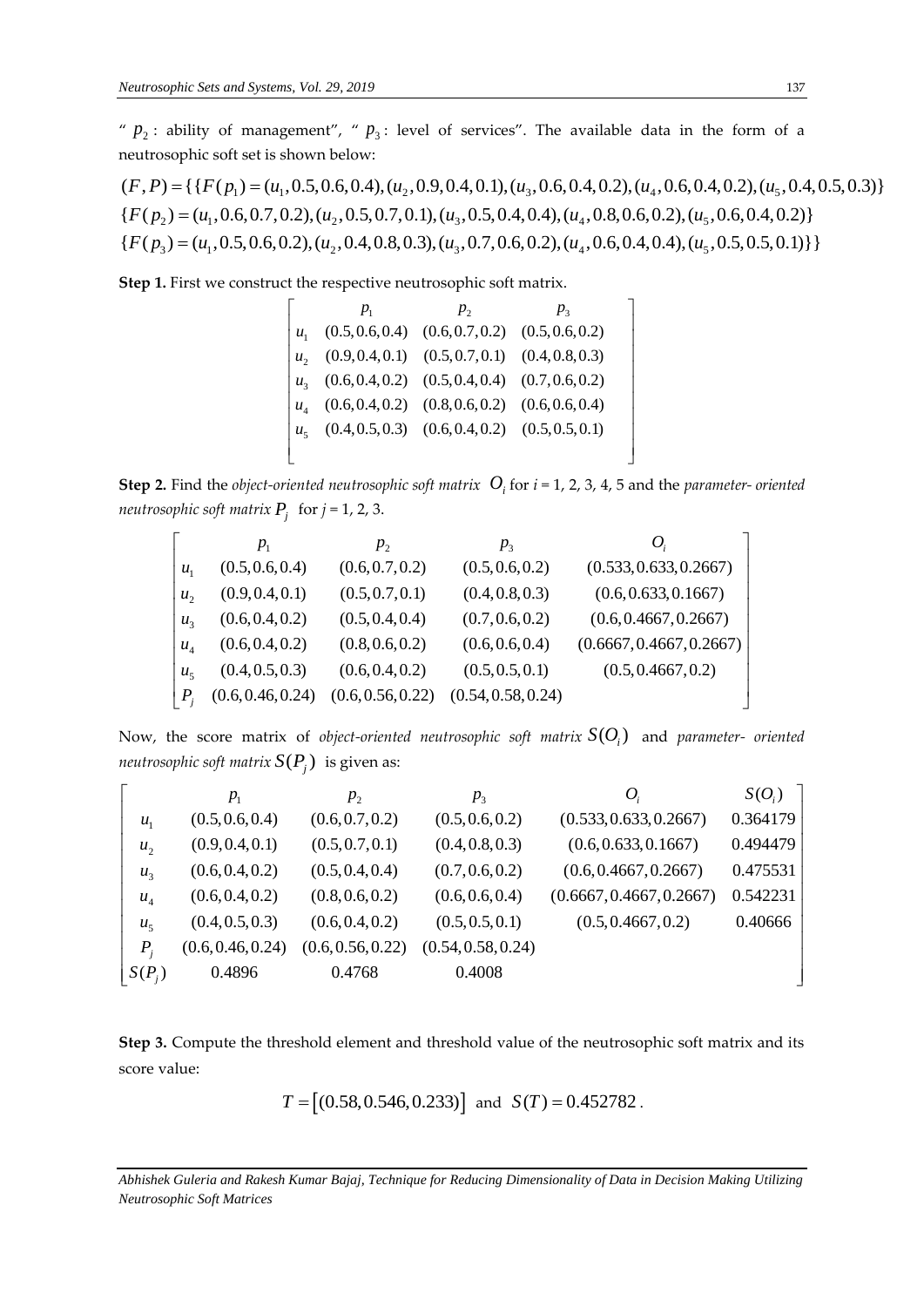**Step 4.** Now, we suppress those alternatives for which  $S(O_i) < S(T)$  and those parameters for which  $S(P_j) > S(T)$ . Thus, our new desired matrix  $M'$  is given as:

$$
M = \begin{bmatrix} p_3 \\ u_2 & 0.4945 \\ u_3 & 0.4755 \\ u_4 & 0.5422 \end{bmatrix}
$$

Since the score value for supplier  $u_4$  is highest than the other score values, therefore, the supplier  $u_4$ is the best one to choose.

On the other hand, the same problem is studied by Sumathi and Arockiarani [38] and the solution based on their proposed methodology is as follows:

$$
A_{AM} = \begin{bmatrix} 0.3664 \\ 0.4944 \\ 0.4755 \\ 0.5422 \\ 0.4067 \end{bmatrix}
$$

Therefore, the supplier  $u_4$  is best.

## **Comparative Remarks:**

Based on the above calculations and analysis, the following are the important comparative remarks:

- Sumathi and Arockiarani [38] solved the problem of decision-making without using the concept of dimension reduction and found that the supplier  $u_4$  is highly preferable for any other supplier.
- The proposed methodology has first dimensionally reduced the available data and then worked out that the supplier  $u_4$  is the most suitable one.
- Hence, the proposed method is consistent and better enough for solving decision-making problems.

#### **Advantages of the Proposed Work:**

In view of the above detailed analysis, the proposed algorithm for dimensionality reduction by utilizing the concept of neutrosophic soft matrices is found to be worthy enough in contrast with the existing related literatures. The following are the major advantages of the proposed work:

- The proposed methodology has significantly reduced the amount of the data and in addition the decision is found to be equally consistent, reliable and dependable.
- The methodology involves the notions of matrices and hence will prove to be widely applicable in many real-world applications.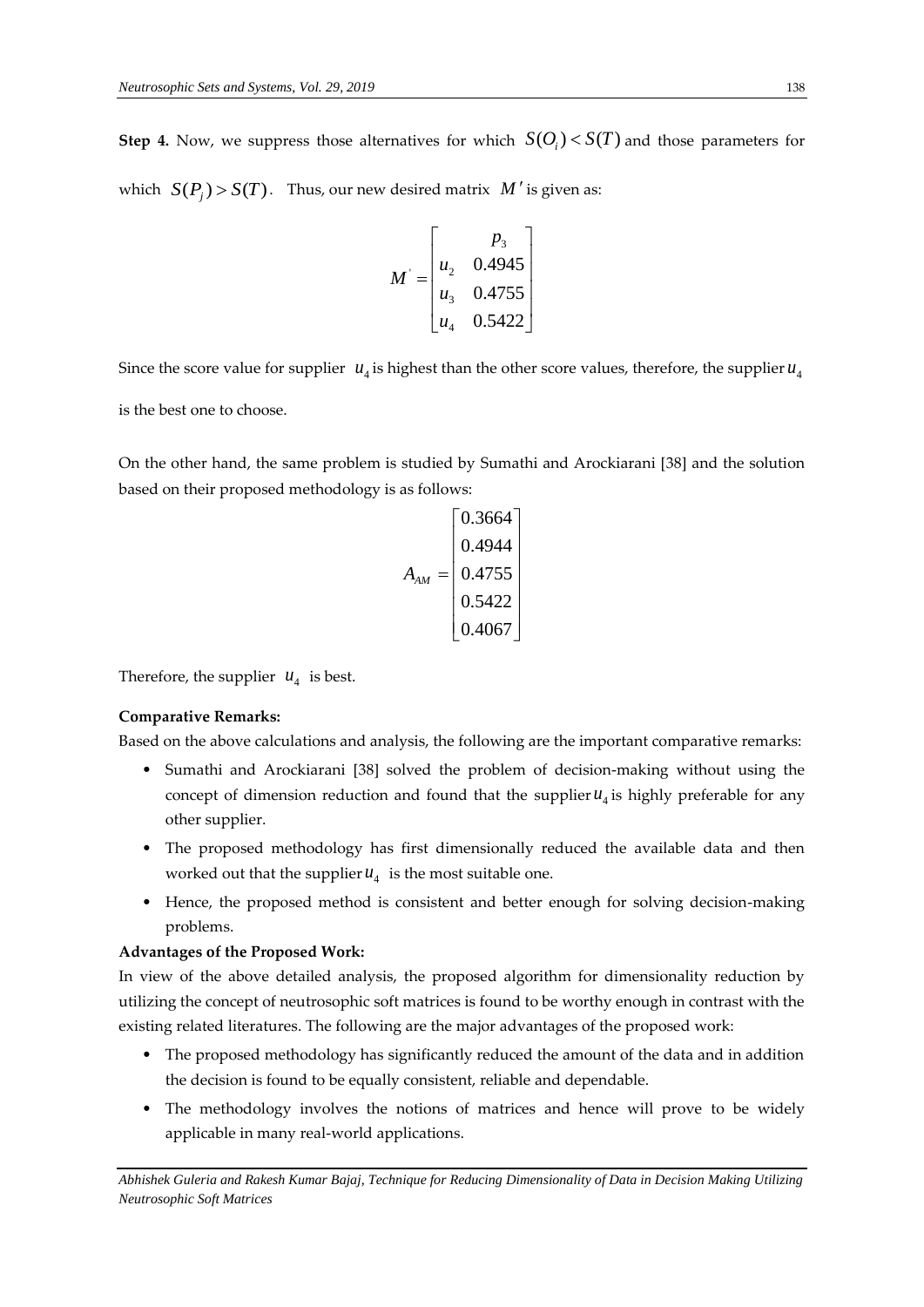• In case of large data set, the proposed methodology may suitably be implemented using the matrices for which we have the built-in-tools.

## **5. Conclusions and Scope for Future Work**

In this paper, the technique for finding threshold value of the neutrosophic soft matrix is successfully provided with the definition of object-oriented and parameter-oriented neutrosophic soft matrix. An algorithm for dimensionality reduction has been properly outlined step by step. A numerical example clearly demonstrates the proposed methodology. In order to exhibit the viability and flexibility of the proposed algorithm, an example related to the decision-making problem has also been presented in detail. The example clearly validates our contribution and demonstrates that the proposed algorithm efficiently applies for the dimension reduction process.

The proposed dimensionality reduction technique may further be applied in the following area:

- **Enhancing the performance of large-scale image retrieval:** In large multimedia databases, it may not be feasible to search through the whole database in order to retrieve the nearest neighbors for a query. For similarity search and indexing, we do need a good data structure. It is quite possible that the existing data structures do not translate well for the high dimensional multimedia descriptors. By utilizing the proposed algorithm for the dimensionality reduction, we can map the nearest neighbors in the high dimensional space to nearest neighbors in the lower dimensional space. Similarly, in the field of content-based image retrieval (CBIR), the utilization of the dimensionality reduction algorithm may be in the images on the basis of textual features and images on the basis of visual features than to apply the traditional methods where all indexes (features) to be used to compare images which will lead to a large size image collection.
- **Face Recognition Algorithm:** In the field of face recognition, a typical face recognition algorithm is  $100 \times 100$  pixels in size i.e.,  $10000$ -dimensional vector, not all dimensions are needed. By applying the proposed algorithm for the dimensionality reduction, we can reduce the dimensional vectors. In the intrusion detection/ data mining applications, dimensionality reduction focuses on representing the data with minimum number of dimensions such that its properties are not lost and hence reducing the underlying complexity in the processing of the data. By using the proposed algorithm, we can map a given set of high dimensional data points into a surrogate low dimensional space.

**Funding:** This research received no external funding.

**Conflict of interest:** The authors declare no conflict of interest.

#### **References**

- 1. Chen, D.; Tsang, E. C. C., Yeungand D. S., Wang X. The parameterization reduction of soft sets and its application*. Computer and Mathematics with Appl.,* 2005, 49: 757–763.
- 2. Xu, X.; Liang, T.; Zhu J.; Zheng D.; Sun T. Review of Classical Dimensionality Reduction and Sample Selection Methods for Large-scale Data Processing. *Neurocomputing*, 2018.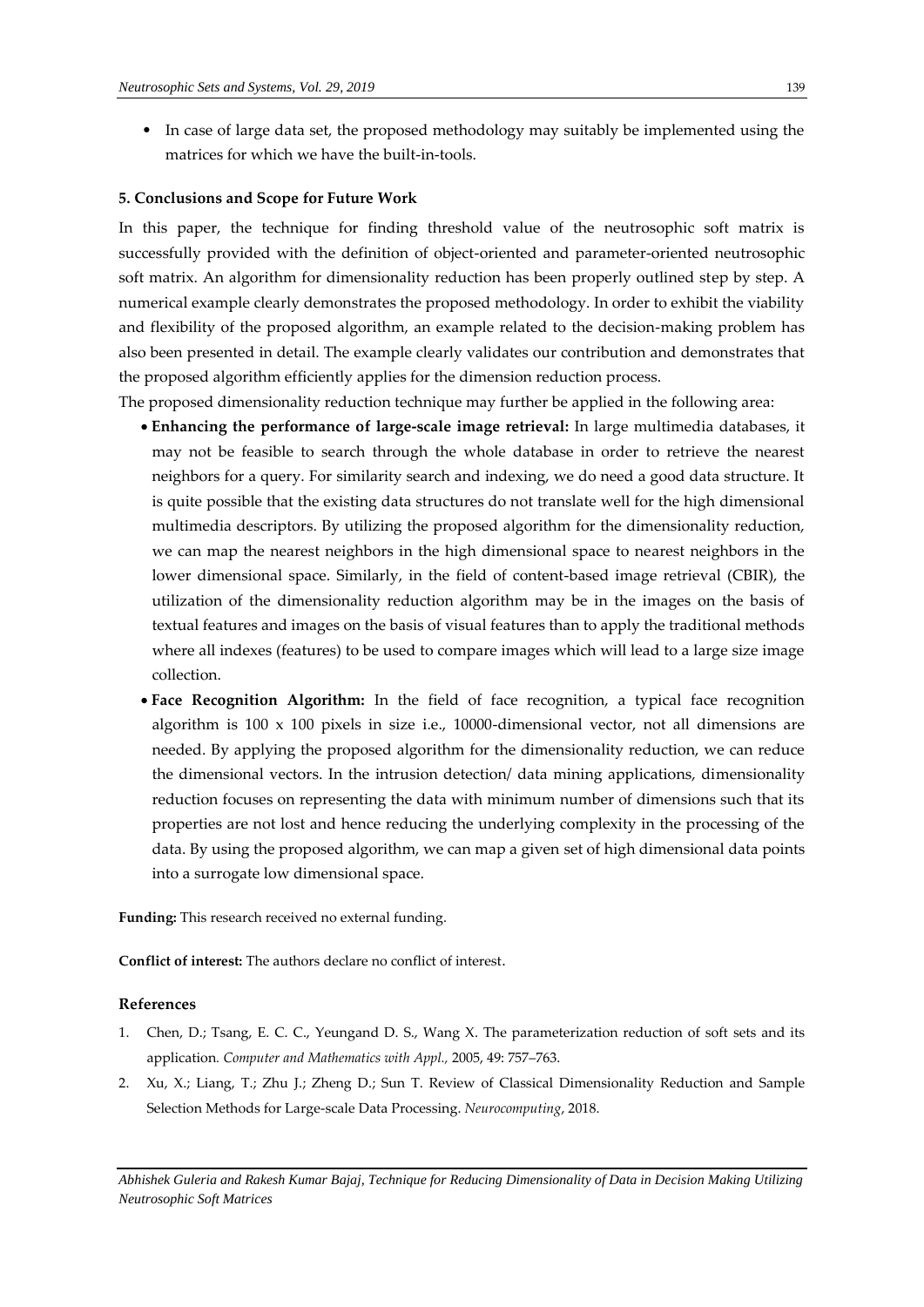- 3. Su, B.; Ding, X.; Wang, H.; Wu, Y. Discriminative Dimensionality Reduction for Multi-Dimensional Sequences. *IEEE Transactions on Pattern Analysis and Machine Intelligence*, 2018, 40(1): 77–91.
- 4. Perfilieva I. Dimensionality Reduction by Fuzzy Transforms with Applications to Mathematical Finance. In: Anh L., Dong L., Kreinovich V., Thach N. (eds) Econometrics for Financial Applications. ECONVN 2018. *Studies in Computational Intelligence*, 760, Springer, Cham, 2018.
- 5. Konaté, A. A.; Pan, H.; Ma, H.; Cao, X.; Ziggah, Y. Y.; Oloo, M.; Khan, N. Application of dimensionality reduction technique to improve geo- physical log data classification performance in crystalline rocks. *Journal of Petroleum Science and Engineering*, 2015, 133: 633–645.
- 6. Sabitha, M.; Mayilvahanan, M. Application of Dimensionality Reduction techniques in Real time Dataset. *International Journal of Advanced Research in Computer Engineering & Technology*, 2016, 5(7).
- 7. Chatterjee, P.; Mondal, S.; Boral, S.; Banerjee, A.; Chakraborty, S. A novel hybrid method for non-traditional machining process selection using factor relationship and Multi-Attributive Border Approximation Method. *Facta Univ. Ser. Mech. Eng.,* 2017, 15: 439–456.
- 8. Mukhametzyanov, I.; Pamucar D. A sensitivity analysis in MCDM problems: A statistical approach. *DMAME*, 2018, 1(2): 51–80.
- 9. Molodstov D. A. Soft set theory-first result. *Computers and Mathematics with Application*, 1999, 27: 19–31.
- 10. Maji, P. K.; Biswas, R.; Roy, A. R. Intuitionistic fuzzy soft sets. *Journal of fuzzy mathematics*, 2001, 9: 677–692.
- 11. Maji, P. K.; Biswas, R.; Roy, A. R. An application of soft sets in a decision-making problem. *Computers and Mathematics with Applications*, 2002, 44: 1077–1083.
- 12. Maji, P. K.; Biswas, R.; Roy, A. R. Soft Set Theory. *Computers and Mathematics with Applications*, 2003, 45: 555–562.
- 13. Kahraman,, C.; Onar, S. C.; Oztaysi, B. Fuzzy Multicriteria Decision-Making: A Literature Review. *International Journal of Computational Intelligence Systems*, 2015, 8(4), 637–666.
- 14. Liu, F.; Aiwu, G.; Lukovac, V.; Vukic, M. A multicriteria model for the selection of the transport service provider: A single valued neutrosophic DEMATEL multicriteria model. *DMAME,* 2018, 1(2): 121–130.
- 15. Kumar, T.; Bajaj, R. K. On Complex Intuitionistic Fuzzy Soft Sets with Distance Measures and Entropies. *Journal of Mathematics,* 2014, Article ID–972198, 12 pages.
- 16. Hooda, D. S.; Hooda, B. K. Dimension reduction in multivariate analysis using maximum entropy criterion. *Journal of Stats. and Managmt.,* 2006, 9(1): 175–183.
- 17. Maji, P. K. Neutrosophic soft set*. Annals of Fuzzy Mathematics and Information, 2013,* 5(1): 157–168.
- *18.* Deli, I.; Broumi, S. Neutrosophic soft matrices and NSM-decision making. *Journal of Intelligent & Fuzzy Systems*, 2015, 28, 2233–2241.
- 19. Peng, X.; Yang, Y.; Song, J.; Jiang, Y. Pythagorean Soft Set and Its Application. *Computer Engineering*, 2015, 41: 224–229.
- 20. Cuong, B. C. Picture fuzzy sets first results. Part 1, in preprint of seminar on neuro-fuzzy systems with applications*. Institute of Mathematics*, Hanoi, May, 2013.
- 21. Guleria, A.; Bajaj, R. K. T-spherical fuzzy soft set and its aggregation operators with application in decision making. *Scientia Iranica,* 2019.
- 22. Naim, C.; Serdar, E. Soft matrix theory and its decision making. *Computers and Mathematics with Applications*, 2010, 59: 3308–-3314.